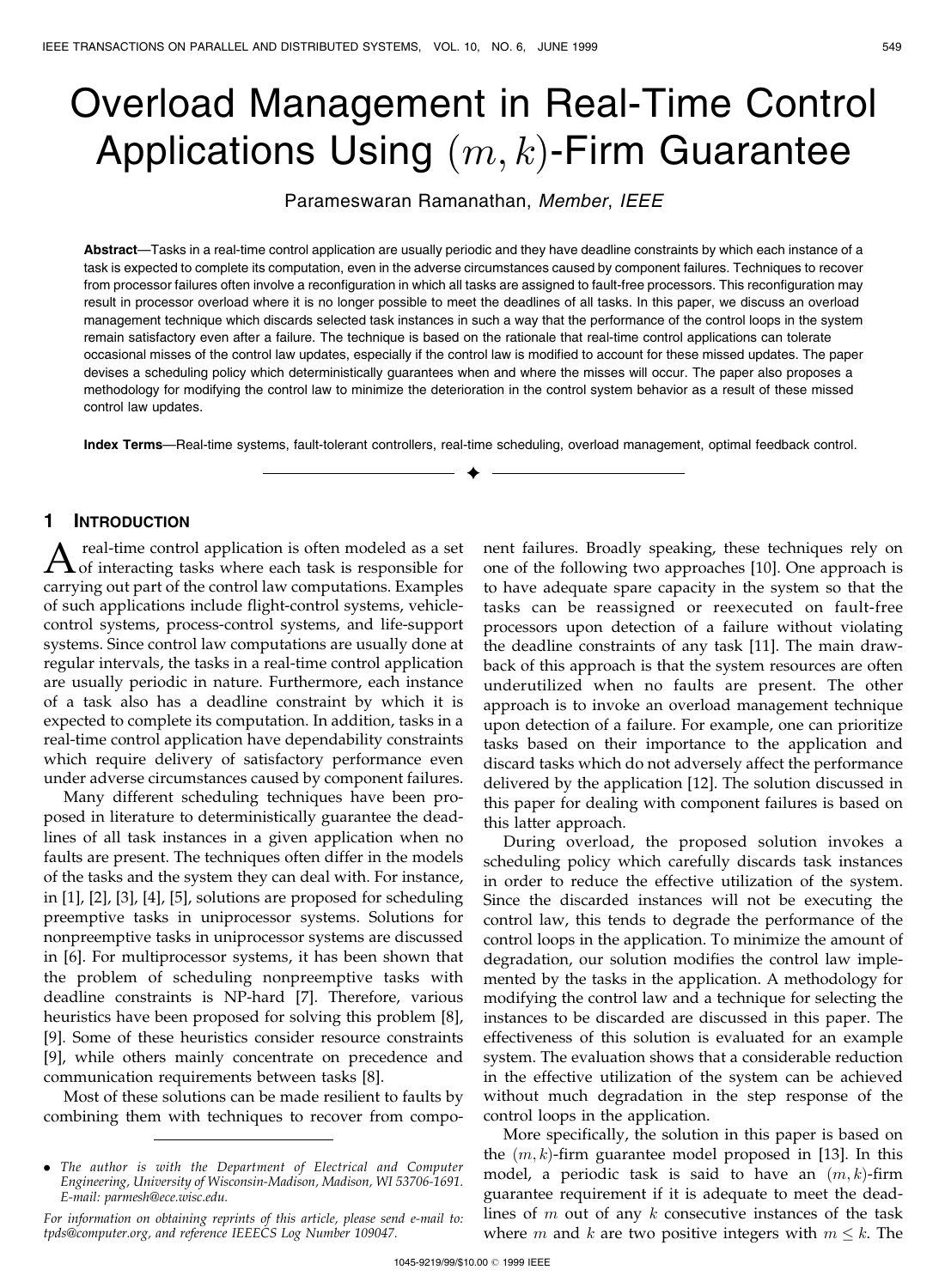main advantage of this guarantee model is that one can represent a wide range of tolerance to deadline misses by properly choosing the values of  $m$  and  $k$ . In particular, the traditional hard deadline requirement can be represented as  $(1, 1)$ -firm guarantee requirement and a soft deadline requirement of a bound on the fraction of deadline misses can be approximated by picking a large value for  $k$  and choosing m such that  $m/k$  equals the desired fraction. However, for most values of m and  $k, m < k$ , the  $(m, k)$ -firm guarantee requirement is less stringent than the hard deadline requirement, but more stringent than the soft deadline requirement.

Given the  $m$  and the  $k$  values for each task in the application, we first devise a scheduling policy to deterministically provide an  $(m, k)$ -firm guarantee to each task in the application. We then show that the control law implemented by a periodic task can be modified to deal with the  $(m, k)$ -firm guarantee without much loss in effectiveness. By combining the two solutions, we can design a computer controller for a real-time application with much reduced cost.

The rest of this paper is organized as follows: The motivation for the problem addressed in this paper is discussed in Section 2 and a formal description of the problem is presented in Section 3. A scheduling policy for providing deterministic  $(m, k)$ -firm guarantee is discussed in Section 4. The derivation of the optimal control law for a task with  $(m, k)$ -firm guarantee is described in Section 5. A numerical example to illustrate the benefit of the proposed approach is presented in Section 6. The paper concludes with Section 7.

#### 2 MOTIVATION

The problem considered in this paper is best motivated by a simple example. Consider an automobile control application with four subsystems: cruise-control, traction-control, brake-control, and engine control. Suppose that the control laws for these subsystems are implemented by their respective periodic tasks. Also suppose that these four periodic tasks have been assigned to a two processor system, as shown in Fig. 1. Further, suppose that as result of a reconfiguration after a processor failure, these four tasks must execute on the same processor and it is not possible to guarantee the deadlines of all the four tasks after this reconfiguration. The question then is how should the system deal with this overload so that it can continue to provide satisfactory level of service to all four subsystems?



Fig. 1. An example automobile-control system.

Our answer to this question is based on the observation that most control systems can tolerate a few deadline misses in their control law computation, especially if the deadline misses are adequately spaced. For example, let us suppose that the cruise-control subsystem in the above example is a time invariant system shown in Fig. 2. In this subsystem, assume that  $D(z)$  is an optimal LQR servo controller [14] and the control law is derived using the results later in this paper. Fig. 3 compares the impact of missed deadlines on the response of the system to a step change in the desired speed from 45 mph to 55 mph. The solid line shows the observed response when all instances of the cruise-control task meet their deadlines. The dashed line, on the other hand, shows the observed response when one out of every three consecutive instances of the task miss their deadlines. On comparing the solid and the dashed lines, we note that the two responses are very similar. This means that one can afford not to service one out of every three instances of this task without a significant degradation in the performance of the cruise-control subsystem. Since skipping one out of every three instances results in a 33 percent reduction in utilization of the task, it can be used to alleviate the overload problem. This is basic idea of the approach pursued in this paper.

An alternate approach to reduce the utilization of a periodic task is to increase its period. Changing the sampling period of a control system alters its dynamics. Also, a change in the period of one task may necessitate a change in the periods of related tasks because efficient exchange of information between interacting tasks is often accomplished through a careful selection of relative periods (see discussion on Assumption A1 in Section 3). Also, in most real-time control applications, the system must be designed to deliver satisfactory performance in the worstcase. Consequently, a processor is considered overloaded if



Fig. 2. An example automobile cruise-control system.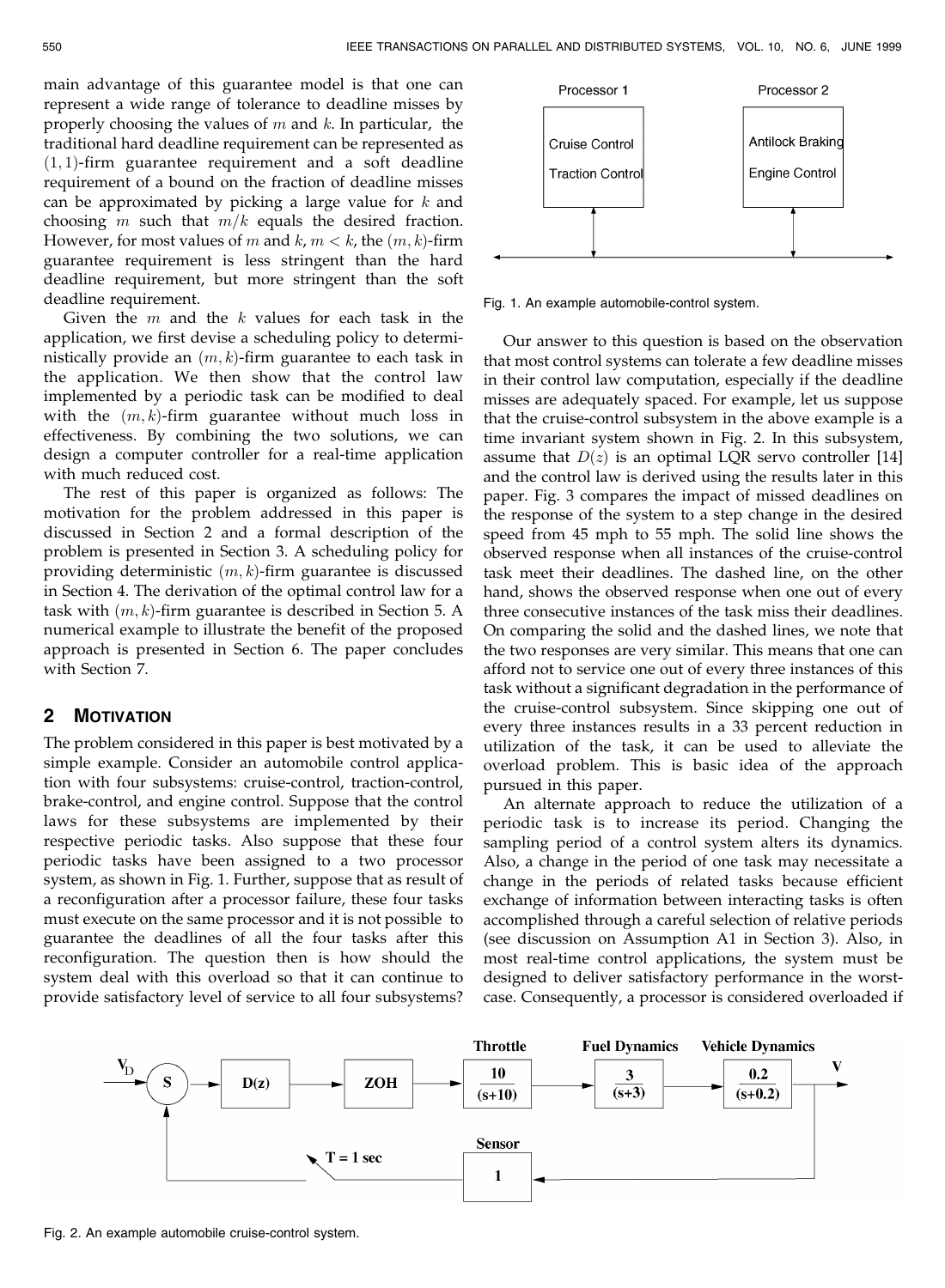

Fig. 3. Impact of  $(m, k)$ -firm guarantee model on the cruise-control system.

it cannot complete all the necessary computations in the worst-case. The  $(m, k)$ -firm guarantee based approach can be adapted to exploit the fact that the average case utilization is much less than the worst-case utilization. A comparison of the two approaches, namely the  $(m, k)$ -firm based approach and the reduced sampling rate approach, on an example system is presented in Section 6.

## 3 PROBLEM STATEMENT

The problem addressed in this paper can be formally stated as follows. We consider a real-time control application comprised of N periodic tasks,  $\tau_1, \tau_2, \ldots, \tau_N$ . Each task is assumed to be responsible for performing the control law computations for one subsystem in the application. In addition, we make the following assumptions about these tasks:

- A1. The tasks are preemptive and independent.
- A2. All tasks are scheduled to be executed on one processor and it is not possible to guarantee the deadlines of all instances of the tasks.
- A3. Each task  $\tau_i$  is characterized by two integers,  $m_i$  and  $k_i$ ,  $m_i \leq k_i$  such that it is adequate to meet the deadlines of  $m_i$  out of any  $k_i$  consecutive instances of the task.
- A4. The subsystem controlled by each task  $\tau_i$ ,  $1 \le i \le N$  is linear and time-invariant.

The rationale for Assumption A1 is as follows: First, the control law computations are usually arithmetic operations which can be preempted without much difficulty. Second, due to the repetitive nature of the control law computations, the dependence between tasks in a real-time control application is usually in the form producer-consumer relationship in which the consumer task utilizes the most recent output(s) from the producer task in performing its computations. Task-pairs with such dependencies can be treated as independent if their relative periods are carefully chosen and the tasks exchange information through a shared double buffer. In some cases, access to shared buffers may have to be regulated using semaphores.

Extension for our scheme to deal with tasks interacting through semaphores is discussed in Section 4.2. Assumption A2 is made because we are only interested in the overloaded case. If the processor is not overloaded, there are several schemes in literature to effectively deal with the deadline constraints. The overloaded processors can be treated independently if the tasks are independent (see Assumption A1) and access to shared memory from each processor is not very expensive. The justification for the Assumption A3 comes from the example discussed in the previous section. Assumption A4 is often used in control theory because most nonlinear systems can be analyzed by linearizing them around their region of operation.

In the following two sections, we discuss our two-prong approach to deal with the overload problem. In Section 4, we describe a scheduling policy assuming that we need to guarantee only  $m_i$  out of any  $k_i$  consecutive instances of each task  $\tau_i$ . Then, in Section 5, we focus on a typical task  $\tau_i$ and derive the optimal control law to be implemented by  $\tau_i$ given that it is scheduled along with other tasks using the policy in Section 4.

## 4 Providing Deterministic  $(m, k)$ -Firm **GUARANTEE**

Recall that we have  $N$  periodic tasks to be scheduled on a single processor. Each task  $\tau_i$  is characterized by its maximum computation time  $C_i$  and its period  $T_i$ . We assume that the relative deadline of each instance of  $\tau_i$  is equal to  $T_i$  and the scheduling policy must provide an  $(m_i, k_i)$ -firm guarantee to  $\tau_i$ . We use  $Z_+$  to denote the set of nonnegative integers.

Our solution is a combination of ideas from the imprecise computation approach [15], [16] and the Rate Monotonic Scheduling policy [3]. In the imprecise computation approach, the computation time of each instance of a periodic task is divided into a mandatory and an optional part. The mandatory part of every instance must complete within its deadline and it is better to complete as much of the optional part as possible. In contrast, in our approach, we classify instances of  $\tau_i$  as either mandatory or optional such that if all the mandatory instances meet their respective deadlines, then  $\tau_i$ 's  $(m_i, k_i)$ -firm guarantee requirement is satisfied. The scheduling of the mandatory instances of all the tasks in the application are done using the Rate Monotonic Policy [3]. That is, the mandatory instances of  $\tau_i$  are assigned a higher priority than the mandatory instances of  $\tau_i$  if and only if  $T_i < T_j$ . The optional instances of all tasks are assigned the lowest priority.<sup>1</sup>

More formally, our approach for providing deterministic  $(m_i, k_i)$ -firm guarantee to each task  $\tau_i$  can be described using the two concurrent processes, Service\_Process and Priority\_Assign\_Process. The Service\_Process, is a scheduler which services the task instances in a Wait queue. It implements the traditional fixed priority preemptive

<sup>1.</sup> Instead, we can use a server-based approach to service more optional instances without violating the deadlines of the mandatory instances. We do not consider a server-based approach in this paper because it will detract us from the main theme of the paper.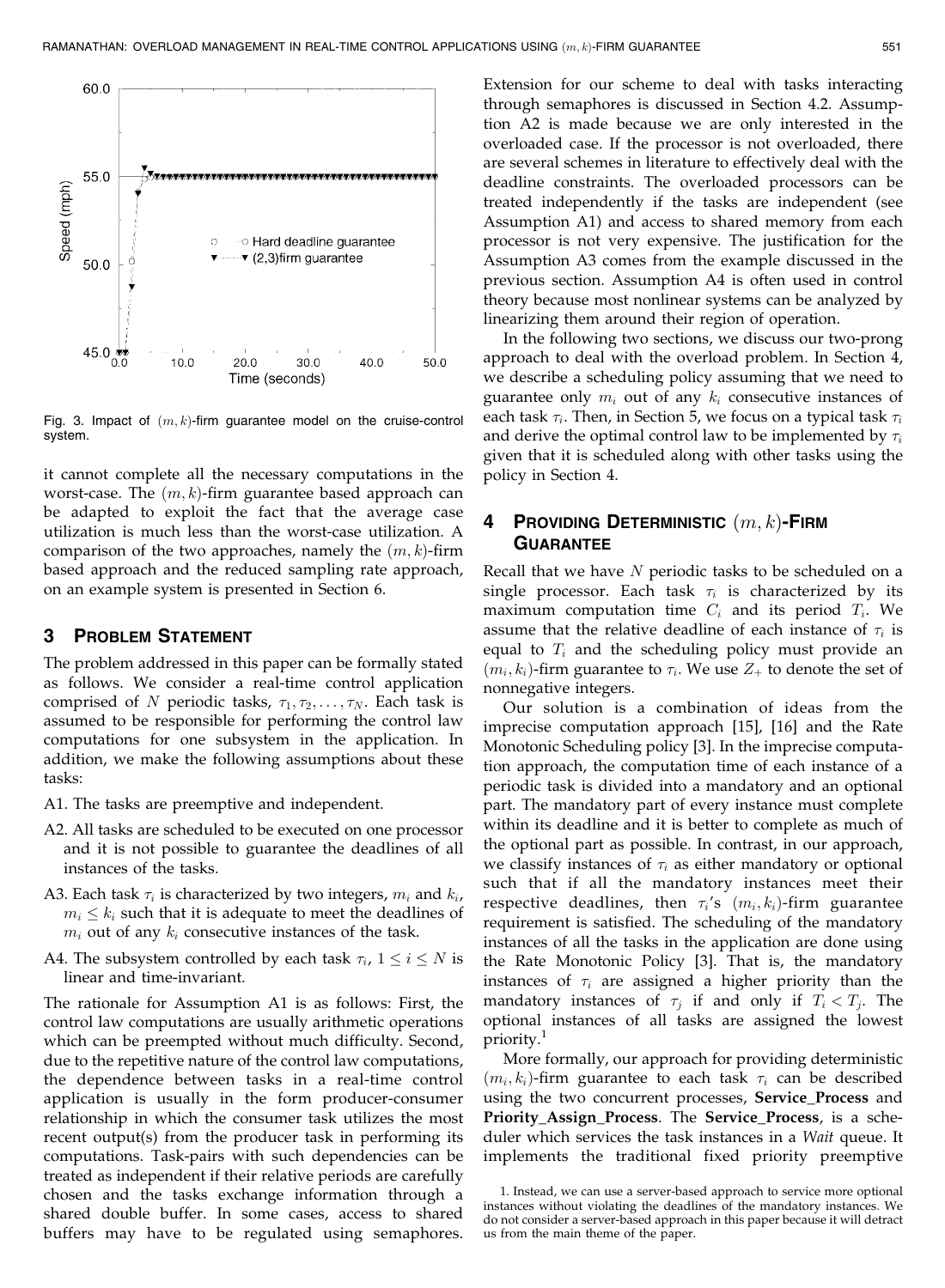scheduling policy [3]. Such a policy is based on two simple rules. First, the server never idles if an instance is awaiting service. Second, the server always executes the highest priority instance that is waiting for service. To meet the second requirement, the server preempts the service of a lower priority instance if a higher priority instance is placed in the wait queue while the lower priority instance is being serviced.

The Priority\_Assign\_Process, on the other hand, assigns priorities to the activated instances and places them in a Wait queue. The novelty of the scheduling policy is in this process. As shown in Fig. 4, the basic idea is to selectively classify the instances of a task as either mandatory or optional. The mandatory instances are assigned a priority in such a way that their deadlines are guaranteed. The optional instances are assigned the lowest priority and are not guaranteed to meet their respective deadlines. The classification of instances of  $\tau_i$ as mandatory or optional is based on the values  $m_i$  and  $k_i$ . More specifically, instances of  $\tau_i$  are activated at times  $aT_i$ , for  $a = 0, 1, 2, \ldots$ . An instance activated at time  $aT_i$  is classified as mandatory if

$$
a = \left\lfloor \left\lceil \frac{am_i}{k_i} \right\rceil \cdot \frac{k_i}{m_i} \right\rfloor
$$

and as optional, otherwise. We show later in this section that in this approach at least  $m_i$  out of any  $k_i$  consecutive instances are classified as mandatory. Thus, if all the mandatory instances of  $\tau_i$  meet their deadlines, then  $(m_i, k_i)$ -firm guarantee requirement of  $\tau_i$  is met even if none of the optional instances meet their respective deadlines.

Note that this classification of instances is not necessarily optimal in terms of meeting the  $(m_i, k_i)$ -firm guarantees of each task  $\tau_i$  in the application. For a dynamic-priority scheduling algorithm, the problem of optimal classification of instances is NP-hard [17]. Since the proposed approach relies on a static-priority scheduling algorithm, this NP-hardness result does not directly apply. The problem of optimally classifying the instances in the context of static-priority scheduling is still open. Also note that other solutions for meeting the  $(m, k)$ -firm guarantee requirements have been proposed in literature [18], [19]. These solutions dynamically decide which instance of a task will miss its deadline to better schedule aperiodic tasks. Although such a dynamic determination is better from scheduling point of view, especially for aperiodic tasks, it is not suitable for providing guarantees on the behavior of the control loop. Therefore, in this paper, we assume that the instances have been statically classified as mandatory or optional as described above.

To guarantee the deadlines of mandatory instances of  $\tau_i$ , the priority assignment is based on the rate monotonic policy [3]. That is, since  $T_1 \leq T_2 \leq \cdots \leq T_N$ , the mandatory instances of  $\tau_i$  are assigned the *i*th highest priority level. In the description of the Priority\_Assign\_Process, the priority levels are numbered  $1, 2, \ldots, N + 1$ , with 1 as highest priority, followed by 2, 3, and so on until  $N + 1$ . Priority level  $N + 1$  is used for the optional instances.

## Algorithm Sched\_mkfirm

/\* Assume  $T_1 \leq T_2 \leq \cdots \leq T_N$  \*/ Concurrently execute Service\_Process and **Priority\_Assign\_Process** 

## Service\_Process

Always execute the highest priority task instance in the Wait queue;

## Priority\_Assign\_Process

## Repeat

**When**  $a^{th}$  instance of  $\tau_i$  is activated at time  $aT_i$ ,  $1 \leq i \leq N$ ,  $a \in Z_+$  do if  $a = \left[ \left[ \frac{a m_i}{k_i} \right] \cdot \frac{k_i}{m_i} \right]$ classify the instance as mandatory; assign priority  $i$ ; else classify the instance as optional; assign priority  $N+1$ ; endif place instance in *Wait* queue; endwhen

Fig. 4. Servicing tasks with  $(m, k)$ -firm guarantee requirements.

Example. Consider a real-time control application with three periodic tasks  $\tau_1$ ,  $\tau_2$ , and  $\tau_3$  with

> $C_1 = 1$   $T_1 = 3$   $m_1 = 1$   $k_1 = 1$ ,  $C_2 = 2$   $T_2 = 4$   $m_2 = 2$   $k_2 = 3$ , and  $C_3 = 3$   $T_3 = 12$   $m_3 = 3$   $k_3 = 5$ .

Note that, since the total utilization  $\frac{1}{3} + \frac{2}{4} + \frac{3}{12} > 1$ , no scheduling policy can guarantee the deadlines of all instances. However, by using Algorithm Sched\_mkfirm one can satisfy the 11, 23, and 35 guarantee requirements of  $\tau_1$ ,  $\tau_2$ , and  $\tau_3$ , respectively. Priority\_Assign\_Process classifies all instances of  $\tau_1$  as mandatory because it has an 11 guarantee requirement which is equivalent to a hard deadline requirement. For  $\tau_2$ , one out of every three instances are classified as optional, starting with the instance activated at time 8. For  $\tau_3$ , instances with activation times  $0, 12, 36, 60, 72, 96, \ldots$  are classified as mandatory, whereas those with activation times  $24, 48, 84, 108, \ldots$  are classified as optionals. For example, consider the instances activated at times 24 and 36. Since  $24 = 2 \times 12$  and  $2 \neq \left[\frac{2 \times 3}{5}\right]\frac{5}{3}$ , the instance activated at time 24 is classified as optional, whereas the instance activated at time 36 is classified as mandatory because  $36 = 3 \times 12$  and  $3 = \left[\frac{3 \times 3}{5}\right]\frac{5}{3}$ . The resulting schedule of mandatory instances is a repetition of the subschedule shown in Fig. 5. In particular, observe that among the first five instances from  $\tau_3$ , the ones activated at 0, 12, and 36 complete their execution prior to their respective deadlines in the schedule shown in Fig. 5. The instances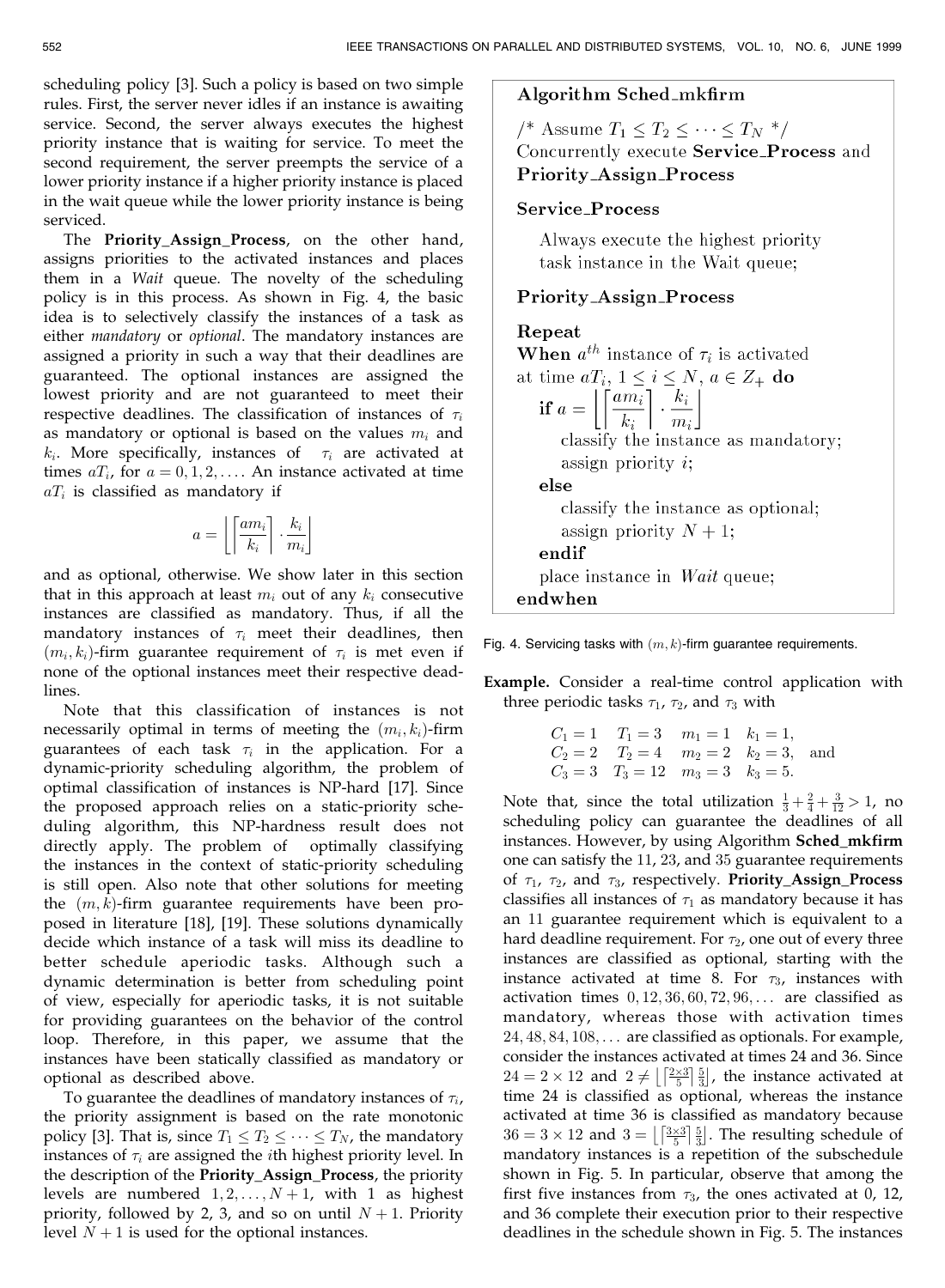

mandatory.

Fig. 5. Schedule of mandatory instances of the tasks in Example 1.

activated at 24 and 48 are not guaranteed to receive service. They may receive service at the idle times in the schedule of Fig. 5.

#### 4.1 Schedulability Analysis

In this subsection, we formally prove that if all mandatory instances of  $\tau_i$  meet their deadlines, then the  $(m, k)$ -firm guarantee requirement of  $\tau_i$  is satisfied. We also derive sufficient conditions on the sets of periodic tasks whose respective  $(m, k)$ -firm guarantee requirement can be satisfied by Algorithm Sched\_mkfirm. These two results are respectively proven in Theorems 1 and 3. Lemmas 1-3 are needed in the proof of Theorem 1, whereas Lemma 4 and Theorem 2 are used in the proof of Theorem 3.

- **Lemma 1.** For each task  $\tau_i$ , the instance activated at time  $aT_i$ ,  $a \in Z_+$ , is classified as mandatory if and only if there exists a nonnegative integer  $l$  such that  $a = \left| l \cdot \frac{k_i}{m_i} \right|$ .
- **Proof.** (If part) Suppose the instance of  $\tau_i$  activated at time  $aT_i$  is classified as mandatory. Then, from Algorithm Sched\_mkfirm,

$$
a = \left\lfloor \left\lceil \frac{am_i}{k_i} \right\rceil \cdot \frac{k_i}{m_i} \right\rfloor.
$$

Therefore, there exists a nonnegative integer  $l = \left| \frac{a_m}{k_i} \right|$  $\lceil a \cdot m_i \rceil$ such that  $a = \left| l \cdot \frac{k_i}{m_i} \right|$ .

(Only if part) Consider an instance of  $\tau_i$  activated at time  $a_i$  and suppose that there exists a nonnegative integer  $l$  such that

$$
a = \left\lfloor l \cdot \frac{k_i}{m_i} \right\rfloor.
$$

Therefore,  $\frac{k k_i}{m_i}-1 < a \leq \frac{l \cdot k_i}{m_i}$ . Since  $m_i \leq k_i$ , by rearranging the terms we get,  $\frac{a \cdot m_i}{k_i} \le l < \frac{a \cdot m_i}{k_i} + 1$ . Since l is an integer, the above relation implies that

$$
l = \left\lceil \frac{a \cdot m_i}{k_i} \right\rceil.
$$

**Lemma 2.** For each  $1 \le i \le N$ , the **Priority\_Assign\_Process** classifies at least  $m_i$  out of the first  $k_i$  instances of  $\tau_i$  as

 $\Box$ 

**Proof.** From Lemma 1, instances of  $\tau_i$  are classified as mandatory if and only if their activation times are of the form

 $a = \left\lfloor \left\lceil \frac{am_i}{k_i} \right\rceil \cdot \frac{k_i}{m} \right\rfloor$  $\left\lfloor \left\lceil \frac{am_i}{k_i} \right\rceil \cdot \frac{k_i}{m_i} \right\rfloor \cdot$ 

$$
\left\lfloor l\cdot\frac{k_i}{m_i} \right\rfloor T_i
$$

for some  $l \in Z_+$ . Among the first  $k_i$  instances of  $\tau_i$ , at least the instances whose activation times are in the set

$$
\left\{ \left\lfloor l \cdot \frac{k_i}{m_i} \right\rfloor T_i : 0 \le l \le m_i - 1 \right\}
$$

are classified as mandatory. Since  $k_i \ge m_i$ , there are exactly  $m_i$  elements in this set. Hence, the lemma.  $\square$ 

- **Lemma 3.** For each  $1 \le i \le N$ , the **Priority\_Assign\_Process** classifies the instance of  $\tau_i$  activated at time  $(aT_i + k_iT_i)$ ,  $a \in Z_+$ , as mandatory if and only if the instance of  $\tau_i$  activated at time  $aT_i$  is also classified as mandatory.
- **Proof.** (If case) If the instance activated at time  $(aT_i + k_iT_i)$  is classified as mandatory, then, from Lemma 1, there exists an  $l \in Z_+$  such that

$$
\left\lfloor l \cdot \frac{k_i}{m_i} \right\rfloor = a + k_i.
$$

Since  $a + k_i \geq k_i$ , we know that  $l \geq m_i$ . Also,

$$
\left\lfloor \frac{(l-m_i)k_i}{m_i} \right\rfloor = \left\lfloor l \cdot \frac{k_i}{m_i} \right\rfloor - k_i = a.
$$

That is, there exists a nonnegative integer  $l' = l - m_i$  such that

That is,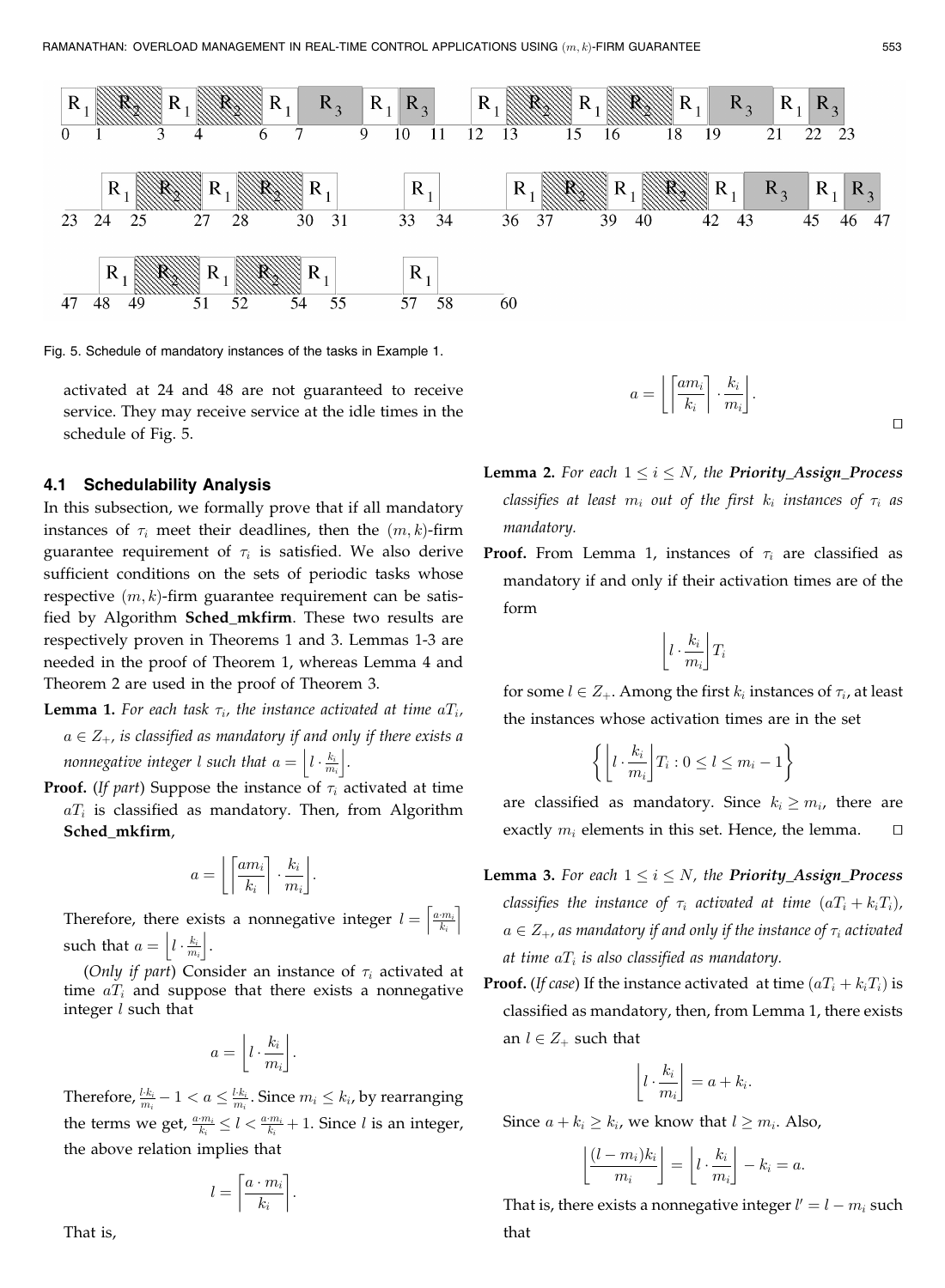$$
\left\lfloor\frac{l'k_i}{m_i}\right\rfloor=a.
$$

Therefore, the instance activated at time  $aT_i$  is also classified as mandatory.

(Only if case) If the instance activated at time  $aT_i$  is classified as mandatory, then there exists a  $l \in Z_+$  such that

$$
\left\lfloor l \cdot \frac{k_i}{m_i} \right\rfloor = a.
$$

Thus,

$$
\left\lfloor \frac{(l+m_i)k_i}{m_i} \right\rfloor = \left\lfloor l \cdot \frac{k_i}{m_i} \right\rfloor + k_i = a + k_i.
$$

That is, there exists a nonnegative integer  $l' = l + m_i$  such that  $\left|\frac{t k_i}{m_i}\right| = a + k_i$ . Therefore, the instance activated at time  $aT_i + k_iT_i$  is also classified as mandatory. Hence, the  $l$ emma. tu $\Box$ 

- **Theorem 1.** If all mandatory instances from  $\tau_i$  meet their deadlines, then the  $(m_i, k_i)$ -firm guarantee requirement of  $\tau_i$  is satisfied.
- **Proof.** From Lemma 2, the theorem holds for the first  $k_i$ instances. From Lemma 3, it follows that the classification of mandatory instances is periodic with period  $k_i$ . Thus, in any window of  $k_i$  consecutive instances of  $\tau_i$ , at least  $m_i$  instances are classified as mandatory. If all these mandatory instances meet their respective deadlines, then at least  $m_i$  instances among any  $k_i$  consecutive instances of  $\tau_i$  will meet their deadlines. Hence, the theorem.  $\Box$

In the rest of this section, we derive sufficient conditions under which all mandatory instances from  $\tau_i$  are guaranteed to meet their deadlines.

- Definition 1. The response time of a task instance is its service completion time minus its activation time.
- **Definition 2.** A critical instant for a task is defined to be an instant at which a mandatory instance of the task will have the largest response time.

Note that this definition is slightly different from that in [3] because we are only interested in deterministic guarantee of the deadlines of the mandatory instances.

- Lemma 4. In Algorithm Sched\_mkfirm, the number of mandatory instances of  $\tau_i$  in the interval  $[aT_i, aT_i + b)$ ,  $a \in Z_+$ ,  $b \ge 0$ , is maximum for  $a = 0$  for any given b.
- **Proof.** In the interval  $[aT_i, aT_i + b]$ ,  $a \in Z_+$ ,  $b \ge 0$ , **Prior**ity\_Assign\_Process classifies the instances with activation times

$$
\left\{ \left\lfloor l \cdot \frac{k_i}{m_i} \right\rfloor : l \in Z_+, aT_i \le \left\lfloor l \cdot \frac{k_i}{m_i} \right\rfloor T_i < aT_i + b \right\}
$$

as mandatory (see Lemma 1). Therefore, the number of mandatory instances in the interval  $[0, b)$  for any given b is

$$
\left| \left\{ \left[ l \cdot \frac{k_i}{m_i} \right] : l \in Z_+, 0 \le \left[ l \cdot \frac{k_i}{m_i} \right] T_i < b \right\} \right|.
$$

Hence, the lemma follows if

$$
\left| \left\{ \left[ l \cdot \frac{k_i}{m_i} \right] : l \in Z_+, 0 \le \left[ l \cdot \frac{k_i}{m_i} \right] T_i < b \right\} \right|
$$
\n
$$
\ge \left| \left\{ \left[ l \cdot \frac{k_i}{m_i} \right] : l \in Z_+, a T_i \le \left[ l \cdot \frac{k_i}{m_i} \right] T_i < a T_i + b \right\} \right|,
$$

where  $|\cdot|$  denotes the cardinality of the corresponding set.

The lemma follows because

$$
\left| \left\{ \left[ l \cdot \frac{k_i}{m_i} \right] : l \in Z_+, aT_i \le \left[ l \cdot \frac{k_i}{m_i} \right] T_i < aT_i + b \right\} \right|
$$
\n
$$
= \left| \left\{ \left[ \frac{lk_i}{m_i} \right] : l \in Z_+, \left[ \frac{m_i a}{k_i} \right] \le l \le \lfloor (a+b)m_i k_i \rfloor + 1 \right\} \right|
$$
\n
$$
= \left| \frac{(a+b)m_i}{k_i} \right| - \left| \frac{m_i a}{k_i} \right| + 2
$$
\n
$$
= \left| \frac{m_i a}{k_i} + \frac{bm_i}{k_i} \right| - \left| \frac{m_i a}{k_i} \right| + 2
$$
\n
$$
\le \left| \frac{bm_i}{k_i} \right| + \left| \frac{m_i a}{k_i} \right| - \left| \frac{m_i a}{k_i} \right| + 2
$$
\n
$$
= \left| \frac{bm_i}{k_i} \right| + 2
$$
\n
$$
= \left| \left\{ \left[ l \cdot \frac{k_i}{m_i} \right] : l \in Z_+, 0 \le \left[ l \cdot \frac{k_i}{m_i} \right] < b \right\} \right|.
$$

**Theorem 2.** In Algorithm **Sched\_mkfirm**, time 0 is a critical instant for task  $\tau_i$ ,  $1 \le i \le N$ .

 $\Box$ 

- Proof At time 0, an instance of every task in the application is activated. Furthermore, all these instances are classified as mandatory by Priority\_Assign\_Process. Among these instances, the one from  $\tau_i$  is assigned priority *i* and will therefore be serviced before all instances from  $\tau_{i}$ ,  $j>i$ . The response time of this instance from  $\tau_i$  is therefore not determined by the instances from the tasks
	- $\tau_i$ ,  $j>i$ .

Consider a task  $\tau_j$ ,  $j < i$ . From Lemma 4, we know that among intervals of the form  $[aT_i, aT_i + T_i]$ ,  $a \in Z_+$ , the maximum number of mandatory instances of  $\tau_i$  occur in the interval  $[0, T_i]$ . Since this observation is true for any  $j < i$ , the maximum number of mandatory instances from other tasks which have to be serviced in any interval of length  $T_i$  will occur in the interval  $[0, T_i]$ . Therefore, among all instances of  $\tau_i$ , the one activated at time 0 will have the largest response time. In other words, time 0 is a critical instant for task  $\tau_i$ .

**Theorem 3.** Given  $\tau_1, \ldots, \tau_N$  such that  $T_1 < T_2 < \cdots < T_N$ . Let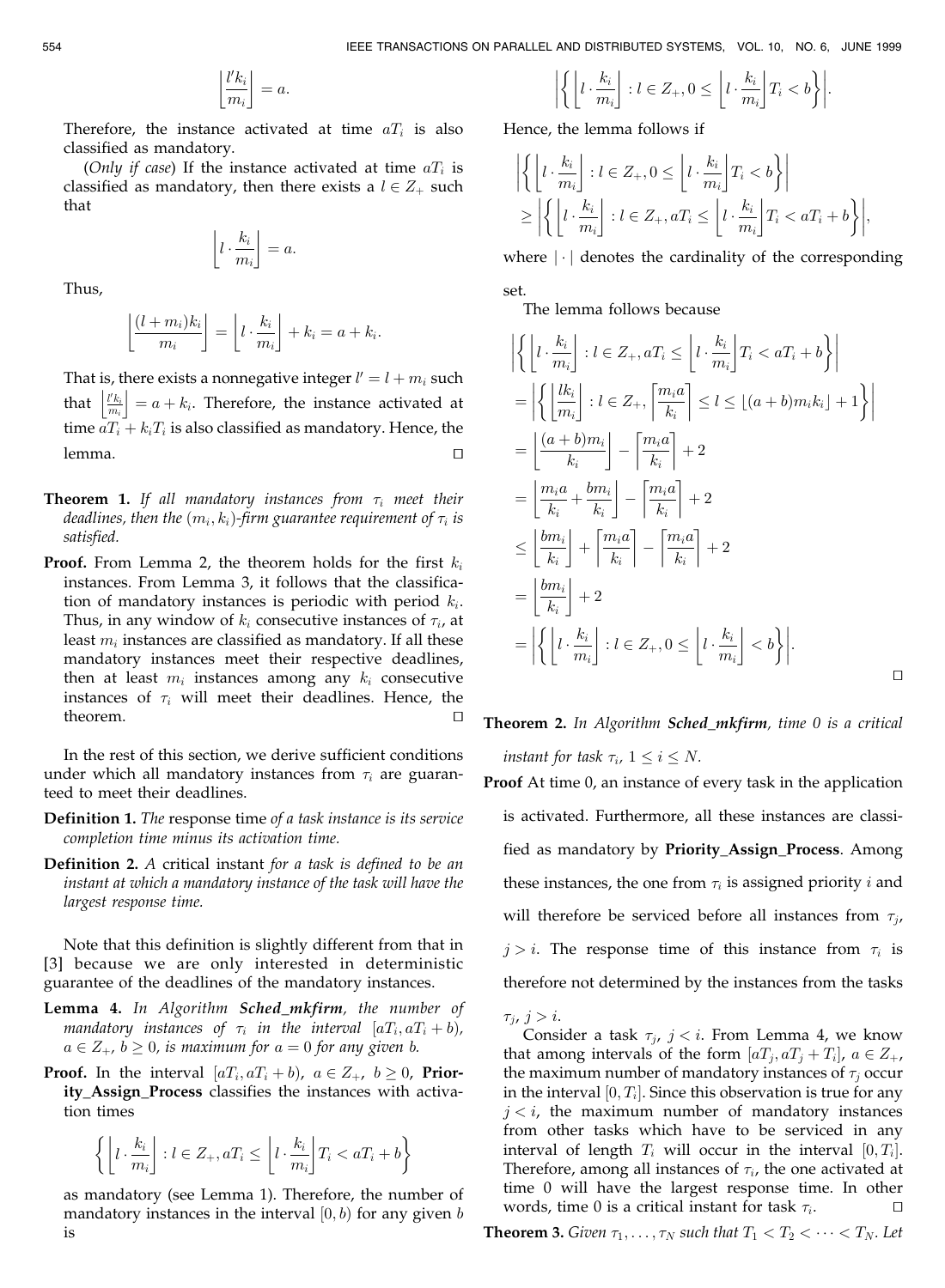$$
R_{ij} = \left\{ \left\lfloor l \cdot \frac{k_i}{m_i} \right\rfloor T_j : \left\lfloor l \cdot \frac{k_i}{m_i} \right\rfloor T_j < T_i, l \in Z_+ \right\}
$$
\n
$$
R_i = \bigcup_{j=1}^{i-1} R_{ij}
$$
\n
$$
n_j(t) = \left\lceil \frac{m_j}{k_j} \left\lceil \frac{t}{T_j} \right\rceil \right\rceil
$$
\n
$$
W_i(t) = C_i + \sum_{j=1}^{i-1} n_j(t) \cdot C_j.
$$

If  $\min_{t \in R_i} W_i(t)/t \leq 1$  for all  $1 \leq i \leq N$ , then Algorithm **Sched\_mkfirm** meets the  $(m_i, k_i)$ -firm guarantee requirement of each task  $\tau_i$ .

**Proof.** Consider the first instance of a typical task  $\tau_i$ . It has a deadline of  $T_i$ . Set  $R_{ij}$  contains the activation times of  $\tau_j$ 's mandatory instances which are less than  $T_i$ . In Algorithm **Sched\_mkfirm,** if  $T_i < T_i$ , then mandatory instances of  $\tau_i$ have higher priority than mandatory instances of  $\tau_i$ . Therefore, set  $R_i$  contains activation times, less than  $T_i$ , of mandatory instances with priority higher than the first instance of  $\tau_i$ . From Lemma 1 and some algebra, the term  $n_j(t)$  is the number of mandatory instances of  $\tau_j$  whose activation times are less than t.  $W_i(t)$  is the sum of the computation time of the first instance of  $\tau_i$  and the computation times of all mandatory instances with higher priority than  $\tau_i$  whose activation time is less than t. Therefore, if  $W_i(t)/t < 1$ , then the first instance of  $\tau_i$ will be completed by time  $t$ .

Hence, if  $\min_{t \in R_i} W_i(t)/t \leq 1$ , then the first instance of  $\tau_i$  will complete prior to its deadline. Since the first instance was activated at time 0 and 0 is a critical instant for  $\tau_i$ , the  $(m_i, k_i)$ -firm guarantee requirement of  $\tau_i$  is satisfied by Algorithm Sched\_mkfirm. The theorem follows if this result holds for all  $i$ .

Note that the proof of the above theorem is very similar to that of Theorem 2 in [2], where Lehoczky et al. derive the exact characterization of the Rate Monotonic Scheduling algorithm.

#### 4.2 Extensions

We first relax Assumption A1 and consider tasks which interact with each other through shared resources regulated by semaphores. In this case, one can use techniques such as the Priority Ceiling Protocol [20] to bound the amount of priority inversion experienced by a mandatory instance. Let  $B_i$  denote the maximum amount of time a mandatory instance from  $\tau_i$  can be blocked by an instance from a lower priority task  $\tau_i$ . To account for this blocking time,  $W_i(t)$  in Theorem 3 can be defined as  $W_i(t) = C_i + \overline{B}_i + \sum_{j=1}^{i-1} n_j(t)$ .  $C_j$  and the  $(m_i, k_i)$ -firm guarantee requirement of each task  $\tau_i$  is satisfied if  $\min_{t \in R_i} W_i(t)/t \leq 1$  for all  $1 \leq i \leq N$ .

If the application contains aperiodic tasks in addition to periodic tasks, then one can extend the proposed approach using various solutions proposed in literature. For example, one can use a sporadic server to service the aperiodic tasks while treating the periodic tasks as described in this paper. By treating the sporadic server as a periodic task with (1, 1) firm guarantee, the schedulability test of Theorem 3 can still be used to verify that all mandatory instances of periodic tasks meet their deadlines.

# 5 OPTIMAL CONTROL LAW UNDER  $(m, k)$ -FIRM **GUARANTEE**

Recall that each task is responsible for performing the control law computations of one subsystem in the real-time control application. Also, from Assumption A4, we know the subsystem is linear and time-invariant. The customary assumption in control systems design is that the control law is updated at regular intervals. This assumption, however, is not true in this case because the optional instances of the periodic task are not guaranteed to complete in Algorithm Sched\_mkfirm. When an instance does not complete, the control input to the subsystem retains its previous value, which may not necessarily be optimal. As a result, there is a deterioration in the performance of the subsystem. To minimize the amount of deterioration, we modify the control law implemented by the periodic task in order to compensate for the missed updates by the optional instances.

To describe the methodology for modifying the control law, we focus on a typical periodic task  $\tau_i$  in the application. We assume that the subsystem controlled by  $\tau_i$  can be modeled as

$$
x(t+1) = Ax(t) + Bu(t)
$$
  

$$
y(t) = Cx(t) \qquad \text{for all } t \in Z_+
$$
 (5.1)

where  $x(t)$ ,  $y(t)$ , and  $u(t)$  are the state, output, and the control input to the subsystem at time  $t \cdot T_i$ , and A, B, and C are constant matrices of appropriate dimensions. We further assume that the objective of the control law is to minimize the error between subsystem output  $y(t)$  and a desired output  $r$ . As in the previous section, we assume that  $\tau_i$  has been provided with an  $(m_i, k_i)$ -firm guarantee using Algorithm Sched\_mkfirm. Since the discussion below focuses on only one task, we drop the subscript  $i$  in the rest of this section.

Furthermore, for ease of presentation, we assume that  $m \geq k/2$ . If we do not make this assumption, some of the expressions derived in this section will be more complicated, which in turn makes it difficult to understand the basic idea of the proposed approach. Moreover, this assumption is likely to hold in most situations, because it is unlikely that a control system will be able to deliver satisfactory performance after more than 50 percent of the control law updates have been deleted. $<sup>2</sup>$  In the special case</sup> when  $m \geq k/2$ , we can prove the following useful lemma about Algorithm Sched\_mkfirm.

**Lemma 5.** If  $m \geq k/2$ , then no two consecutive instances of  $\tau$ will be classified as optionals by Algorithm Sched\_mkfirm.

**Proof.** Follows easily from Lemma 1.  $\Box$ 

Lemma 5 means that there are no two consecutive misses of control law updates by task  $\tau$ .

<sup>2.</sup> Unless the control system was initially excessively over designed.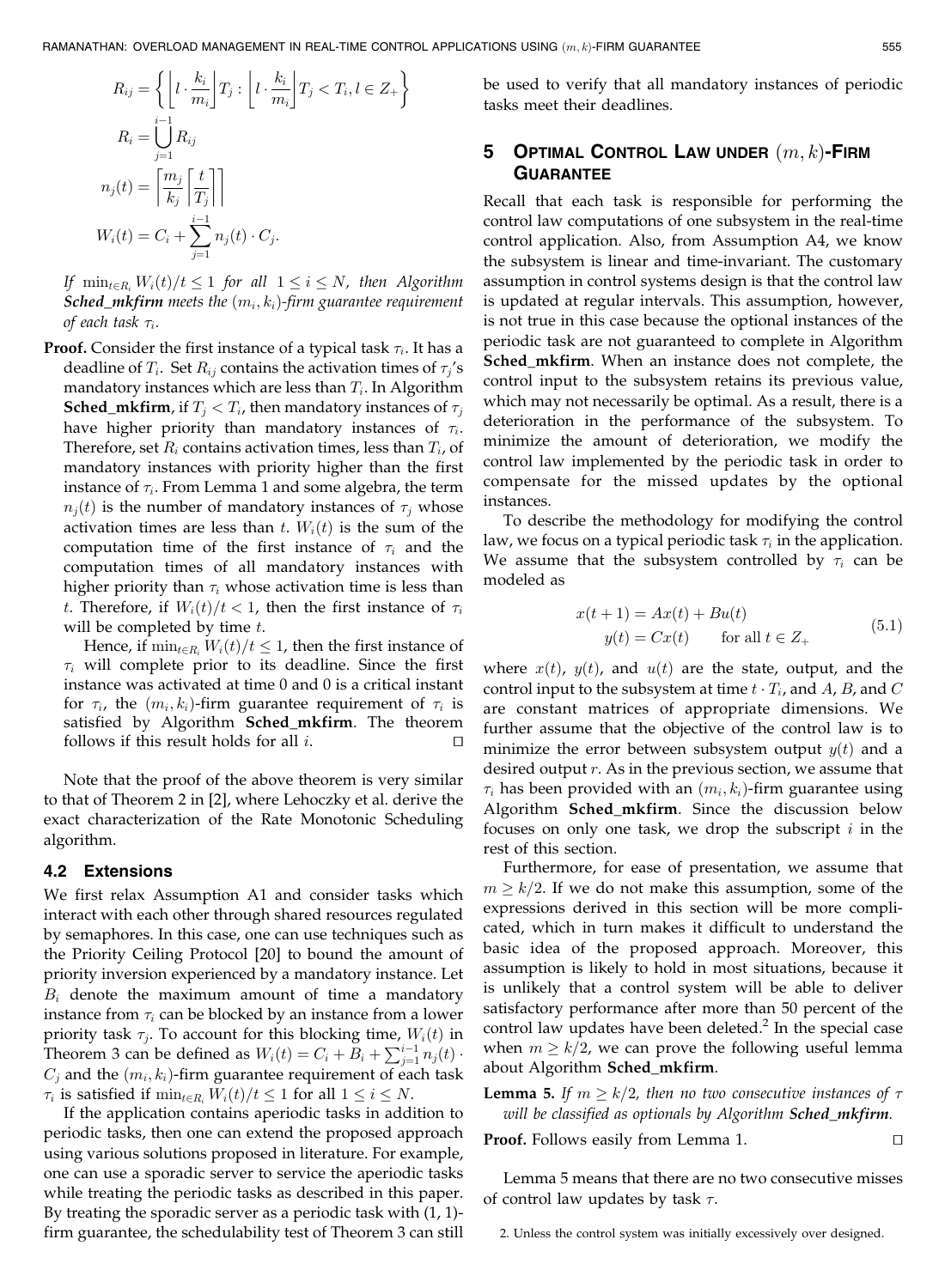In addition to missed control law updates due to optional instances, we must also account for one sample controller delay. The delay occurs because a mandatory instance may execute anywhere within its corresponding period. Specifically, the worst-case one sample controller delay occurs when a mandatory instance samples the inputs as soon as it is activated, but completes only just prior to its deadline. Derivation of optimal control law with controller delays was addressed by Mita in [21]. Mita, however, did not account for missed control law updates due to optionals. In this section, we adapt the results in [21] to deal with missed control law updates.

First, define  $M_{\tau}$  to be the set of all mandatory instances of  $\tau$ . From Lemma 1,  $M_{\tau} = \{ \lfloor \frac{l \cdot k}{m} \rfloor : l \in Z_+ \}$ . Since control law updates are guaranteed to be performed only by the mandatory instances, we assume based on the results in [21] that the optimal control law has the form

$$
u(t+1) = \begin{cases} -H_t x(t) - M_t u(t) + z(t) & \text{if } t \in M_\tau \\ u(t) & \text{otherwise} \end{cases}
$$
  
\n
$$
z(t+1) = \begin{cases} z(t) + K_t (r - y(t)) & \text{if } t \in M_\tau \\ z(t) & \text{otherwise} \end{cases}
$$
 (5.2)

where  $H_t$ ,  $M_t$ , and  $K_t$  are matrices of appropriate dimensions. Observe that the control input  $u(t + 1)$  depends only on the samples from time  $t$ , thereby accounting for the controller delay. Also note that  $z(t)$  is an integrator of the error between the desired output  $r$  and system output  $y$ . This integrator is included to deal with a possible nonzero value of  $r$ . Furthermore, note that the integrator also operates on a one sample delay because it is also implemented by the periodic task. In effect, this means that an error between  $r$  and  $y$  manifests in  $u$  with at least two sample delay.

Let  $\hat{x}(t) = [x(t) \quad u(t) \quad v(t)]'$ . Incorporating (5.2) in (5.1), the subsystem behavior can be modeled as

$$
\hat{x}(t+1) = \begin{cases}\n\begin{bmatrix}\nA & B & 0 \\
0 & 0 & I \\
W_{1,t} & W_{2,t} & W_{3,t}\n\end{bmatrix}\n\hat{x}(t) \\
+ \begin{bmatrix}\n0 & 0 & K_t\n\end{bmatrix}'r & \text{if } t \in M_\tau \quad (5.3) \\
\begin{bmatrix}\nA & B & 0 \\
0 & 0 & I \\
0 & I & 0\n\end{bmatrix}\n\hat{x}(t) & \text{otherwise,} \n\end{cases}
$$

where

$$
W_{1,t} = -H_t(A - I) - K_tC,
$$
  
\n
$$
W_{2,t} = -H_tB + M_t,
$$
  
\n
$$
W_{3,t} = -M_t + I,
$$

and

$$
v(t) = u(t+1)
$$

is an additional state variable representing the next value of control input estimated from the current inputs. In the above equation and in the rest of this paper, I stands for the identity matrix. The dimension of the matrix is not explicitly specified so as to not complicate the notation. We assume that the dimensions are clear from the context.

If the system governed by  $(5.3)$  is stable,<sup>3</sup> then in steadystate,

$$
\begin{bmatrix} \bar{x} \\ \bar{u} \\ \bar{v} \end{bmatrix} = \begin{bmatrix} A & B & 0 \\ 0 & 0 & I \\ W_{1,t} & W_{2,t} & W_{3,t} \end{bmatrix} \cdot \begin{bmatrix} \bar{x} \\ \bar{u} \\ \bar{v} \end{bmatrix} + \begin{bmatrix} 0 \\ 0 \\ K_t \end{bmatrix} r.
$$
 (5.4)

Introduce variables  $dx(t) = x(t) - \bar{x}$ ,  $du(t) = u(t) - \bar{u}$ ,  $dv(t) = v(t) - \bar{v}$ , and  $\widehat{dx}(t) = [dx(t) \quad du(t) \quad dv(t)]'$ . From (5.3) and (5.4) we get

$$
\widehat{dx}(t) = \begin{bmatrix} A & B & 0 \\ 0 & 0 & I \\ 0 & 0 & 0 \end{bmatrix} \widehat{dx}(t) + \begin{bmatrix} 0 \\ 0 \\ I \end{bmatrix} w(t), \tag{5.5}
$$

where

$$
w(t) = \begin{cases} [W_{1,t} & W_{2,t} & W_{3,t} \, d\widehat{x}(t) & \text{if } t \in M_{\tau} \\ [0 & I & 0 \, d\widehat{x}(t) \end{cases}
$$
 otherwise. (5.6)

Derivation of optimal control law involves finding  $w(t)$ for all  $t \in Z_+$ . Since  $w(t) = du(t - 1) = w(t - 1)$  when  $t \in M_{\tau}$ , we need to determine  $w(t)$  for only  $t \in M_{\tau}$ . We therefore focus on the behavior of the system only on  $t \in M_{\tau}$ . Let  $t \oplus 1$  be the smallest element larger than t in  $M_{\tau}$ , i.e., let

$$
t\oplus 1=\left\{\begin{matrix} t+1 & t+1\in M_\tau \\ t+2 & \text{otherwise.} \end{matrix}\right.
$$

Also define

$$
\mathcal{A}_t = \begin{cases} \Phi & \text{if } t + 1 \in M_\tau \\ \Phi^2 & \text{otherwise and} \end{cases}
$$

$$
\mathcal{B}_t = \begin{cases} \Psi & \text{if } t + 1 \in M_\tau \\ \Phi \Psi + \Psi & \text{otherwise and} \end{cases}
$$

where

$$
\Phi = \begin{bmatrix} A & B & 0 \\ 0 & 0 & I \\ 0 & 0 & 0 \end{bmatrix}
$$

$$
\Psi = \begin{bmatrix} 0 \\ 0 \\ I \end{bmatrix}.
$$

Then,

and

$$
\widehat{dx}(t \oplus 1) = \mathcal{A}_t \cdot \widehat{dx}(t) + \mathcal{B}_t \cdot w(t) \quad \text{for all } t \in M_\tau. \tag{5.7}
$$

Equation (5.7) corresponds to a linear time-varying system whose optimal control law can be determined if the performance index is a traditional LQR objective

$$
J = \sum_{t=1}^{h} \widehat{dx}'(t) \cdot Q \cdot \widehat{dx}(t) + w'(t) \cdot R \cdot w(t), \qquad (5.8)
$$

3. One can formally state the conditions for stability based on the matrices  $A$ ,  $B$ , and  $C$ , and the values of  $m$  and  $k$ . Due to restrictions on the length of this paper, we assume here that the system is stable.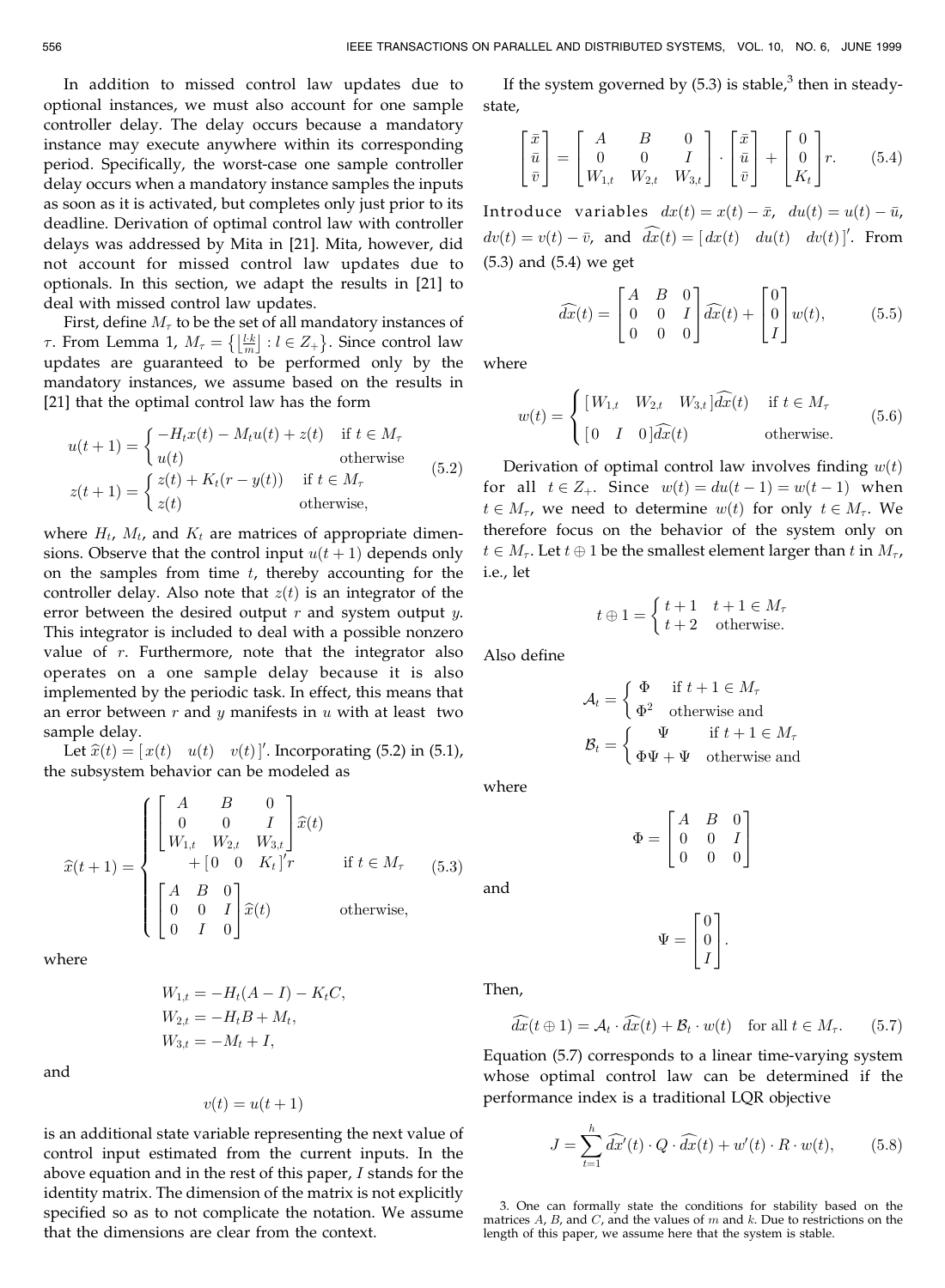where  $h$  is the time horizon of the optimization and Q and R are constant matrices of appropriate dimensions. In particular, from [14], we know that the optimal control law has the form

$$
w(t) = -F_t \cdot \overline{dx}(t) \quad \text{for all } t \in M_\tau,
$$
 (5.9)

where  $F_t$  is the solution of the Riccati equation

$$
F_t = (\mathcal{B}'_t * S_t * \mathcal{B}_t + R)^{-1} \mathcal{B}'_t S_t \mathcal{A}_t, \qquad (5.10)
$$

and where  $S_t$  is obtained from the following recursive equation.

$$
S_h = Q
$$
  
\n
$$
S_{t-1} = \mathcal{A}'_t (S_t - S_t \mathcal{B}_t (\mathcal{B}'_t * S_t * \mathcal{B}_t + R)^{-1} \mathcal{B}'_t S_t) \mathcal{A}_t
$$
  
\n
$$
+ Q, 1 \le t < h.
$$

Since the system in (5.7) is time varying, the solution of the Riccati equation does not converge to a unique value. However, note that from **Priority\_Assign\_Process**,  $t \in M_\tau$ implies  $t + k \in M_{\tau}$ . Hence,  $A_t = A_{t+k}$  and  $B_t = B_{t+k}$  and the system in  $(5.7)$  is periodic with period k. As a result, the solution of the Riccati is also periodic with period  $k$  [22]. That is, if the time horizon  $h$  is large

$$
F_t = F_{t+k} \quad \text{for all } t \in M_\tau
$$

Therefore, from the following  $m$  values of  $F_t$ ,  $t \in \left\{ \left\lfloor \frac{lk}{m} \right\rfloor : 0 \leq l < m \right\}$ , we can easily compute  $F_t$  for any  $t \in M_{\tau}$ .

The solution in (5.10) must match (5.9) for  $t \in M_\tau$ . Matching the two and with some algebra

$$
M_t = F_t * \mathcal{B}_t + I
$$
  
\n
$$
[H_t \quad K_t] = [F_t \mathcal{A}_t^2 \quad F_t \mathcal{A}_t \mathcal{B}_t + F_t \mathcal{B}_t + I] E_t,
$$
\n(5.11)

where

$$
E_t = \begin{bmatrix} \mathcal{A}_t - I & \mathcal{B}_t \\ C & 0 \end{bmatrix}^{-1}.
$$

In summary, the optimal control law which minimizes the performance index in  $(5.8)$  is given by  $(5.2)$ , where  $H_t$ ,  $M_t$ , and  $K_t$  are as shown above in (5.11). Note that in the special case, when all the instances of the periodic task are guaranteed to meet their deadlines, this result degenerates to the optimal control law in [21].

#### 6 NUMERICAL EXAMPLE

In this section, we present a numerical example to illustrate the derivation of the optimal control law under  $(m, k)$ -firm guarantee. Consider the cruise-control system in Fig. 2. The discretized state-variable representation of the combined system including throttle, fuel dynamics, and vehicle dynamics at sampling rate of 1 second is

$$
x(t+1) =
$$
  
\n
$$
\begin{bmatrix}\n0.869 & -0.041 & 0.000 \\
1.000 & 0.000 & 0.000 \\
0.000 & 1.000 & 0.000\n\end{bmatrix} \cdot x(t) + \begin{bmatrix}\n1.0 \\
0.0 \\
0.0\n\end{bmatrix} \cdot u(t)
$$

 $y(t + 1) = [0.110 \quad 0.062 \quad 0.0004] \cdot x(t).$ 

If all instances of the periodic task controlling this subsystem are guaranteed to meet their deadlines, then the optimal control law which minimizes the performance index in (5.8) is

$$
u(t+1) = -[-2.226 -0.226 -0.002] \cdot x(t)
$$

$$
-[-1.673]u(t) + z(t)
$$

$$
z(t+1) = z(t) + 4.472(r - y(t)).
$$

This solution was obtained by solving the Riccati equation in (5.10) with  $m = k = 1$  and computing H, M, and K using (5.11). Note that, in this case, the Riccati equation will converge to a unique  $F$  if the time horizon is reasonably large. Also, the optimal control law in this case corresponds exactly to optimal control law based directly on the results in [21]. The cruise-control task can use this control law when the system is not overloaded. With this control law, the response of the cruise-control system to a step change in the desired speed from 45 mph to 55 mph is shown as a solid line with  $\circ$  in Fig. 6. Observe that the system converges to steady-state fairly rapidly.

Now suppose that the cruise-control task is scheduled by Algorithm Sched\_mkfirm with 35 guarantee. In this case,  $M_{\tau} = \{0, 1, 3, 5, 6, 8, \ldots\}$  and the solution of the Riccati equation in (5.10) gives

$$
F_0 = [-0.288 \quad 0.014 \quad 0.000 \quad -0.352 \quad -0.429]
$$
  
\n
$$
F_1 = [-0.237 \quad 0.012 \quad 0.000 \quad -0.290 \quad -0.786]
$$
  
\n
$$
F_3 = [-0.288 \quad 0.014 \quad 0.000 \quad -0.352 \quad -0.952].
$$

Substituting the above values for  $F_0$ ,  $F_1$ , and  $F_3$  in (5.11) we get

$$
H_0 = [-1.781 \quad -0.152 \quad -0.001],
$$
  
\n
$$
H_1 = [-2.076 \quad -0.138 \quad -0.001],
$$
  
\n
$$
H_3 = [-2.304 \quad -0.163 \quad -0.0014],
$$
  
\n
$$
M_0 = [-1.429], M_1 = [-1.786], M_3 = [-1.952],
$$
  
\n
$$
K_0 = [3.371], K_1 = [3.385],
$$
 and  $K_3 = [3.891].$ 

Therefore, from  $(5.2)$ , the optimal control law under  $(3, 5)$ firm guarantee is

$$
u(t+1) = \begin{cases}\n-H_0x(t) - M_0u(t) + z(t) & \text{if } t \text{ mod } 5 = 0 \\
-H_1x(t) - M_1u(t) + z(t) & \text{if } t \text{ mod } 5 = 1 \\
u(t) & \text{if } t \text{ mod } 5 = 2 \\
-H_3x(t) - M_3u(t) + z(t) & \text{if } t \text{ mod } 5 = 3 \\
u(t) & \text{if } t \text{ mod } 5 = 4\n\end{cases}
$$

where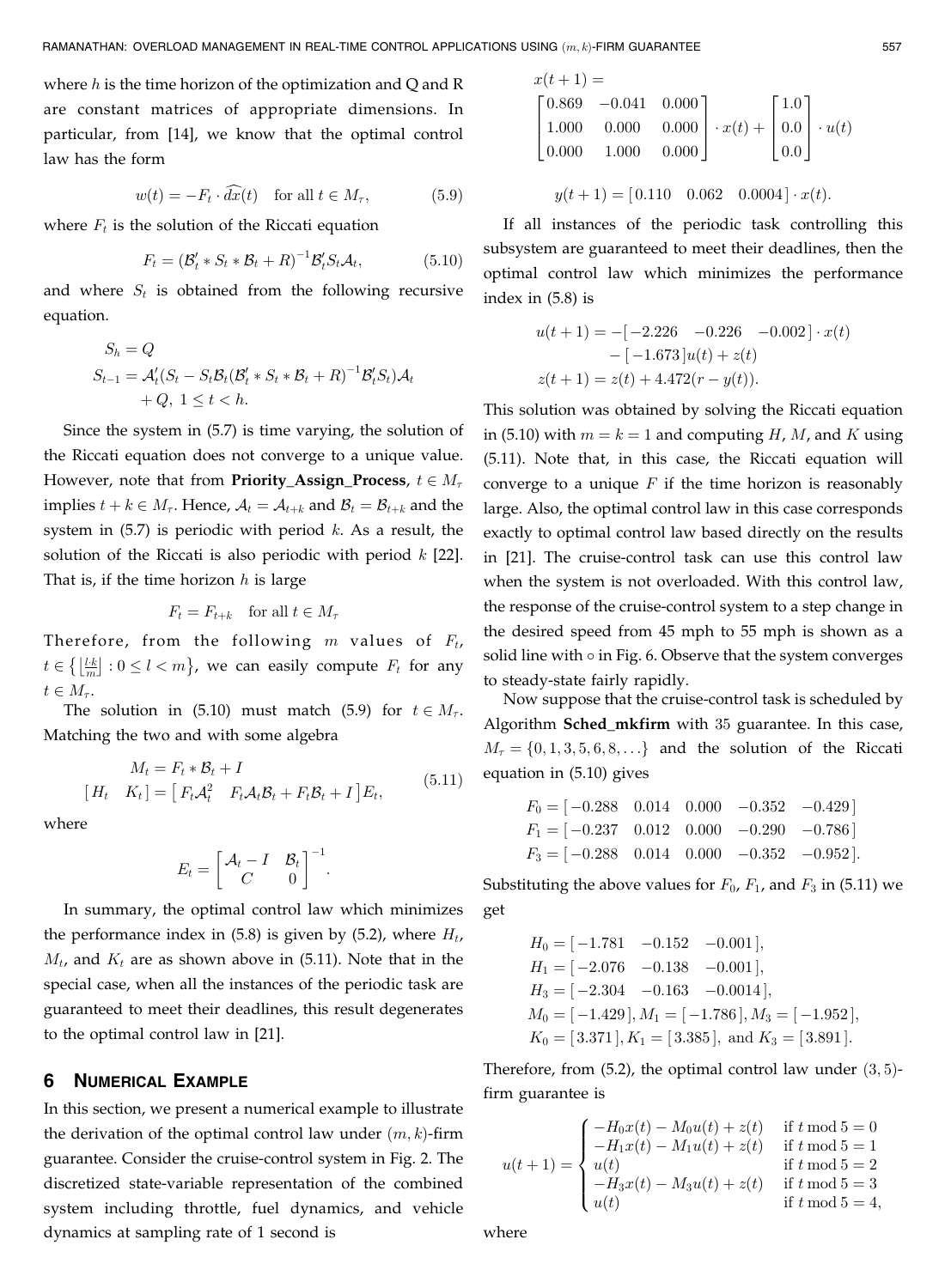

 $z(t + 1) =$  $z(t) + K_0(r - y(t))$  if  $t \mod 5 = 0$  $z(t) + K_1(r - y(t))$  if  $t \mod 5 = 1$  $z(t)$  if  $t \mod 5 = 2$  $z(t) + K_3(r - y(t))$  if  $t \mod 5 = 3$  $z(t)$  if  $t \mod 5 = 4$ .  $\sqrt{2}$  $\Big\}$  $\vert$ 

With the above control law, the response of the cruisecontrol system to a step change in the desired speed from 45 mph to 55 mph is shown as a dashed line with  $*$  in Fig. 6. Observe that the system behavior is very close to the behavior obtained when all deadlines are guaranteed, even though the effective utilization has been reduced to 70 percent. This reduction in effective utilization helps alleviate the overload problem.

To evaluate the benefit of modifying the control law, the figure also contains the response of the cruise-control system to the step change in the desired speed from 45 mph to 55 mph when Algorithm Sched\_mkfirm provides  $(3, 5)$ -firm guarantee to the task, but the control law is kept the same as for the hard deadline guarantee. Note that the response is substantially worse in this case. This demonstrates the need for modifying the control law when the system provides only a  $(m, k)$ -firm guarantee.

#### 6.1 Comparison to an Approach with Increasing Sampling Period

As stated earlier in 3, another way of reducing the effective utilization of a periodic task during overload is to increase its period so that the system can guarantee the deadlines of all its instances. For example, to reduce the utilization of the cruise-control task to 70 percent, we can change sampling period to  $5/3$  seconds instead of the 1 second used above. This also tends to degrade the performance of the system. However, one can modify the optimal control law to account for the reduced sampling rate with 11 guarantee.

Fig. 7 compares the step response of the cruise-control system for our approach with  $(3, 5)$ -firm guarantee and the approach with equivalently reduced sampling rate. Note that the response with  $(3, 5)$ -firm guarantee is slightly better. This is not always true, but the responses are comparable. However, as noted earlier, using  $(m, k)$ -firm



Fig. 6. Evaluation of the effectiveness of the proposed approach. Fig. 7. Comparison for proposed approach and reducing sampling rate approach.

guarantee method is better because: 1) changing the sampling rate alters the dynamics of the subsystem, 2) changing the sampling rate in one subsystem may necessitate a change in the sampling rate of other related subsystems in the application, and 3) since optional instances may get service in the  $(m, k)$ -firm guarantee approach, the system has a much better response on the average.

## 7 CONCLUSIONS

In this paper, we proposed a technique for management of processor overload in real-time control applications. The technique selectively discards task instances to reduce the effective utilization of each task. If no further action is taken, the missed control updates due to the discarded instances will cause substantial degradation in the performance of the control system. To minimize the degradation, the paper also proposes a methodology for modifying the control law implemented by the task to account for the updates scheduled to be performed by the discarded instances. The combined scheme alleviates the overload problem without any significant degradation in the performance of the system.

In this paper, we essentially ignored the optional instances of the periodic tasks. Better scheduling policies can be used to service more of the optional instances without violating the deadlines of mandatory instances. We can also utilize the optional instances to improve the performance of the system in the average case. If some optional instances are serviced, we must account for them in deriving the optimal control law for the mandatory and the completed optional instances. Research work on addressing these issues is in progress.

#### ACKNOWLEDGMENTS

The author would like to thank Profs. R. Barmish and C. DeMarco for their insightful criticisms on the ideas in this paper. This work is supported in part by the U.S. National